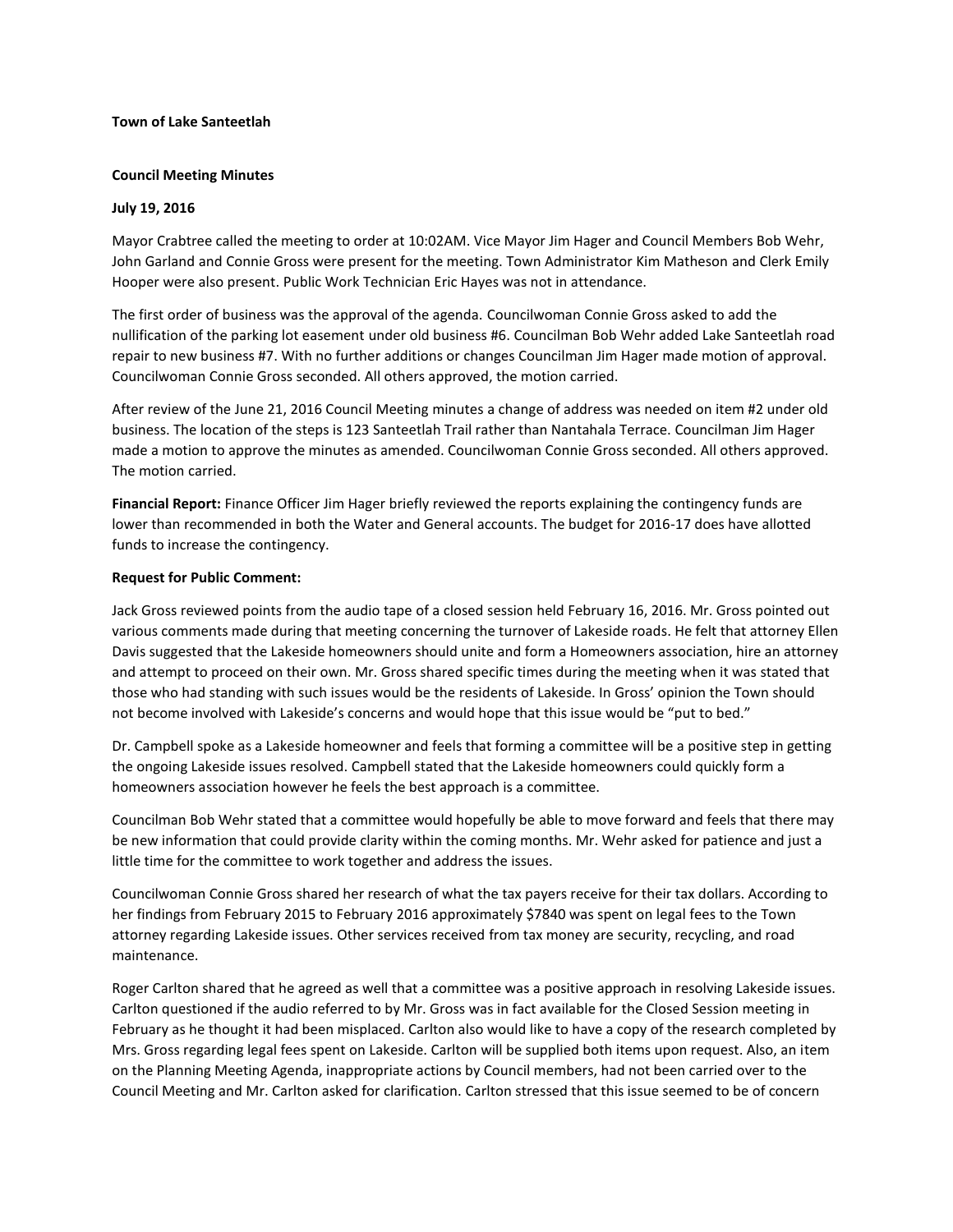and the citizens should be more informed of the situation. Councilwoman Connie Gross responded that she had removed the item until Town Attorney Ellen Davis could be present. Councilman Bob Wehr explained that there are notes from that private meeting available if anyone is interested. Councilwoman Connie Gross affirmed that this item was not permanently removed from the agenda but only until the attorney was present.

Roger Schilf asked for clarification concerning the proposed budget that was displayed in the May budget meeting. Schilf explained that the 18.5 mileage rate seemed sufficient then two weeks later a 22.5 mileage rate was passed. Councilman John Garland pointed out that in the May meeting it was explained that the 18.5 mils would allow the town to "break even" and increasing the rate to 22.5 would allow the Town to increase reserves. During that meeting citizens were ask for a show of hands of who would agree to the increase and there were none opposed. The Council clarified that the extra \$32,000 of income will go into reserves and will not be used for any specific project.

Mayor Crabtree stated that we hope that the Lakeside committee will be productive in helping the Town get the roads turned over. Mayor Crabtree explained that there had been ongoing commitments and plans none of which have been fulfilled. However, when this process is completed and we have ownership of the roads it will be the Towns responsibility to repair the roads as needed. This will likely become an expense for the Town as it isn't suspected that any money will be obtained in the turnover process. When this occurs Mayor Crabtree explained that the Lakeside owners could see their tax money being used.

Mike Danforth suggested that with all the back and forth discussion with Lakeside we should simply "cut them loose." Let them have water rights, their own taxing district, and not continue on with such animosity.

## **Old Business**

**#1 Lakeside Road Turnover/Appoint Committee:** Lakeside road turnover has been an ongoing issue with little progress therefore a committee will be formed to work together to help solve the lingering issues. In an attempt to form a balanced committee two members from the Council were appointed, Bob Wehr and John Garland. Two Lakeside residents, Roger Carlton and Bill Campbell and two Town residents Bill Piel and Roger Schilf. Councilman Bob Wehr suggested that the committee meet immediately after today's Council meeting. Councilwoman Connie Gross suggested the addition of Stephanie Danforth to this committee however the others felt that the recommended committee should be sufficient and Stephanie would be helpful on the Occupancy Tax committee. Councilwoman Gross asked Councilman John Garland if he had any conflicts of interest being on the committee as she had heard "rumor" that Jose Rosado (one of the Lakeside road owners) had offered to sell him some of the property within Lakeside. Garland confirmed that there would be no conflict of interest as he was simply asked by Mr. Rosado if he could help with selling some of the property. Mayor Crabtree charged the committee to meet, set up objectives, and report back in a public meeting next month. Councilman Jim Hager made a motion to approve the recommended committee Bob Wehr, John Garland, Bill Piel, Roger Schilf, Roger Carlton and Bill Campbell. Councilman Bob Wehr seconded. Councilwoman Connie Gross opposed. With a three to one vote the motion passed.

**#2 Removal of Steps on Town Property/Advice from Ellen Davis:** Town Administrator Kim Matheson shared the information received from Attorney Davis regarding selling Town property to Mr. Cochran. Davis acknowledged that it was a lengthy process and there were several legal requirements that must be followed. Attorney Davis felt that a simpler way to remove the Town of liability would be to place signs in the area to "use at your own risk," and have Mr. Cochran sign a hold harmless agreement that she could compose. Councilman John Garland suggested that we ask about granting an easement for the homeowners however felt that selling the property and reserving an easement for the Town for road access would be the Towns best option in this situation. The lengthy process mentioned by attorney Davis may take some time, but from Garland's personal experience it was not difficult. Councilman John Garland made a motion to table this item for one month for Town Administrator Kim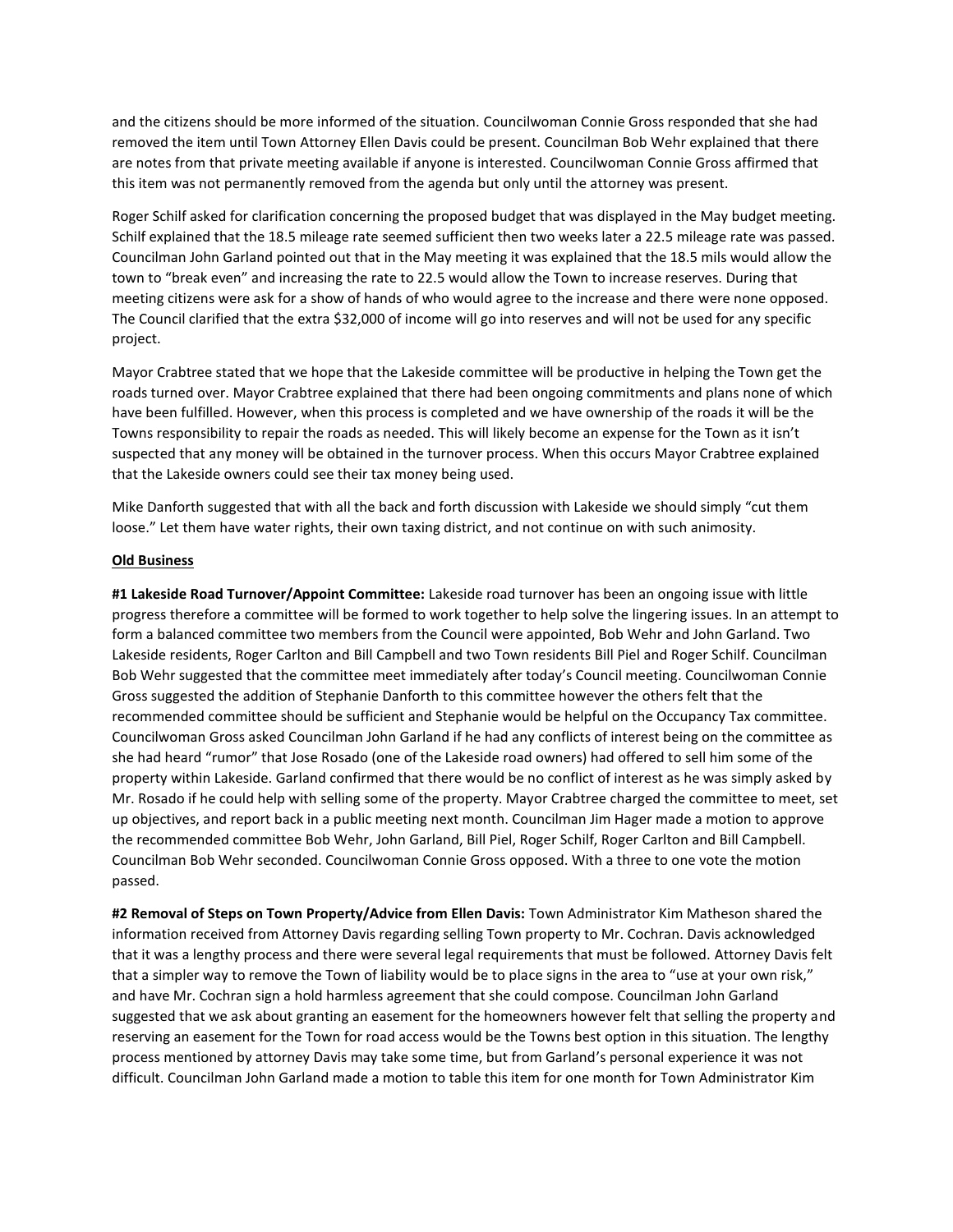Matheson to contact Attorney Davis asking for the best way to convey this giving the homeowners legal access to their docks and removing the Town of all liabilities.

**#3 Danger Tree Removal at 195 Nantahala Trail/Duke Energy Response:** Duke Energy has been contacted numerous times concerning the two trees located near 195 Nantahala Trail. The response received is that one of the trees cannot be removed with a typical bucket truck and equipment used by Duke Energy but would have to be contracted privately through an approved Duke Energy contractor. The closest contractor to the area is located in Franklin and an estimate of approximately \$4000 would be the cost for them to trim the tree. This would not include any clean up and Duke Energy has asked that the Town split that cost. The homeowner is concerned that the tree could fall on his home and would like the tree removed as soon as possible. Duke Energy said it could take up to four weeks to make arrangements with the contractor. Town Clerk Emily Hooper contacted two local contractors that have the liability coverage needed to work for the Town and ask for bids to remove and clean up the two danger trees. Clean Cut Tree Service was the low bidder at \$2400.00. Clean Cut can get to the job as soon as the Frontier and Duke Energy lines are lowered. Justin Odom, owner of Clean Cut said this typically takes about one to two weeks to coordinate and he could complete the job within that time frame. Councilman Bob Wehr made a motion to proceed with Clean Cut tree service for the removal of the danger trees rather than waiting on Duke Energy to respond as it seems we would be paying more to work with them and still have to privately contract the cleanup. Councilman Jim Hager seconded. All others approved. The motion carried.

**#4 Plans to proceed with Occupancy Tax/Appoint Committee:** There has been several months of discussion and research on the idea of collecting a 3% occupancy tax for the rental homes within Lake Santeetlah. A list has been composed with approximately 25 homes that we are aware of being rented at this time. Town Administrator Kim Matheson spoke with Michelle Crisp who works in Graham County Finance and asked several questions that we needed clarified before proceeding. Crisp stated that Graham County has one Commissioner on the TDA board. The board meets monthly and the meetings are recorded and minutes are taken. The tax must be paid to Graham County on the 20<sup>th</sup> of each month. According to Crisp she had no knowledge of a state standard audit price but did confirm that their audit had decreased over the years. Crisp could not say whether the County would collect the 3% tax if we chose not to. That would be a Commissioners decision. Resident Roger Carlton provided a brief overview of the length of time this item has been discussed. The audit cost has been addressed with our auditor and a price of \$500 has been proposed in writing for the Occupancy Tax audit. Also, the Legislator approved the resolution two years ago and it is uncertain how long we can postpone without a decision. The only thing remaining to establish this tax is to enact a resolution that has been composed by the Town attorney approximately one year ago. Carlton stated that a public hearing should be scheduled so that this tax can be enacted. Councilman Bob Wehr confirmed that he did not disagree with Carlton, however felt that we still lacked certain facts in order to proceed. Wehr asked that Town Administrator Kim Matheson contact the Town of Robbinsville and Fontana who both already collect the tax for more information. Councilman Jim Hager asked Kim to also find out how they spend their money received from the tax. Jim Hager stated that we would be able to clarify the questionable cost of the audit when the auditor visits Town Hall on August 4<sup>th</sup> and 5<sup>th</sup>. When asked what the cost would be for the Occupancy Tax audit would be, the response received was that the company would "test" the audit for \$500. This price will be confirmed in August with an explanation of what "test" may have meant. Councilman Bob Wehr made a motion to continue research and report back in August with a more informed decision. Councilwoman Connie Gross seconded. All others approved. The motion carried.

**#5 Plans to proceed with Zoning Ordinance/Schedule Public Hearing:** Mayor Crabtree suggested that a workshop be scheduled in order to complete the review of the zoning ordinances. Councilman Jim Hager requested that all parties interested review the proposed ordinances and submit any changes or suggestions in writing. There have been two previous workshops that have been lengthy and did not get through definition portion of the document. Councilman Bob Wehr suggested forming a committee to work through the ordinances and bring ideas back to the board. Councilman John Garland shared that there were some good ideas in the new ordinances and the two could possibly be combined. Councilwoman Connie Gross made a motion to table this item and go back to the original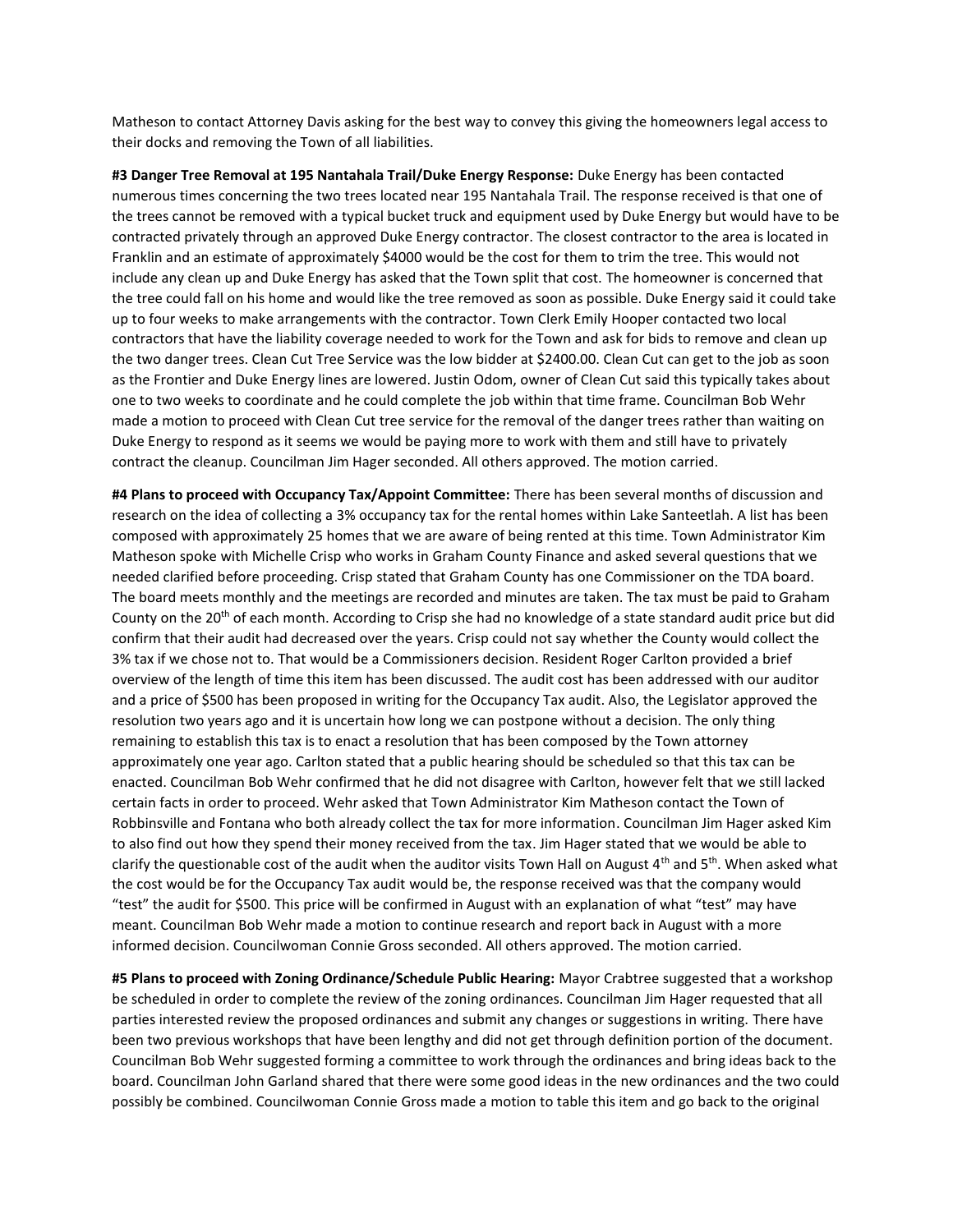ordinances and at another time we may review the updated ordinances when other issues are resolved. There was no second on this motion. Councilman Jim Hager explained that the proposed zoning ordinances needed to be adopted so that Attorney Davis could proceed in working with staff to update the codifications. Resident Roger Carlton explained that the Council had postponed the further review of the draft until summer when more residents were in the area. Councilman John Garland suggested that we have a workshop to continue the review. Mayor Crabtree asked that the ordinances for review be posted on the website and distributed as needed so that we may proceed in an appropriate manner. A workshop will be held August 11, 2016 following the Planning Meeting at 2:00PM.

Councilwoman Connie Gross made a suggestion that not only the minutes from each meeting be placed on the website but the audio recordings as well. This would enable anyone interested to go to the website and hear what is discussed at the meetings. Mayor Crabtree explained that this process is somewhat difficult and may take up a lot of space. Councilman John Garland asked that we contact the IT provider to find out more information. Councilwoman Connie Gross proceeded to make a motion that we use IT provider, Justin Hager, to put the recordings on the website. There was no second to this motion.

**#6 Easement through Town Hall Parking Lot:** Several years ago the Town entered into an agreement with Santeetlah Lakeside to grant an easement through Town Hall parking lot that would allow access to a planned facility that would offer food and drinks near the marina however the construction of that facility never happened. This easement now needs to be rescinded. Resident Roger Carlton stated that the property has possibly changed ownership since the easement was granted and the proper way to handle the recension would be to hold a public hearing and include all necessary parties. Mayor Crabtree asked Town Administrator Kim Matheson to contact Ellen Davis and determine what the process would be in order to have the easement nullified.

## **New Business**

**#1 Past due Water Payment/Danforth:** This item was discussed at length at the Planning Meeting. The water bills for all three of the Danforth's homes have been going to the wrong address for several years. The Danforth's have paid a substantial amount on past due charges and requested that the additional balance be waived due to the incorrect billing. The records have been updated and this should no longer be an issue. Councilman Jim Hager made a motion to waive the remaining balance of \$442.88. Councilman Bob Wehr seconded. All others approved. The motion carried.

**#2 Permit for parking at the Guard Shack/Town Technician to Observe for Abuse:** Mayor Crabtree explained that this isn't specifically a problem but a "concern." The guard house has been used in the past for overflow parking however this could cause issues if someone is blocked in or if the area is used for a long period of time. Councilman Bob Wehr suggested that Town Technician be ordered to observe the area and place a notice on cars that may be abusing the space or parking inappropriately. After discussion of a specific process that may force users to report to Town Hall before use of the area the Council decided to simply allow Town Technician Eric Hayes to observe the area and report any misuse.

**#3 Contract Security for Holiday Weekends/Detailed Job Description for Security Officer:** During the fourth of July weekend a complaint was made of fireworks that were being improperly used causing a fire hazard in the area according to an upset resident. The question arose whether the Town should pay for security during busy holiday weekends. It was determined that currently there is no detailed job description for the security officer. Resident Stephanie Danforth, who has many years of experience in human resources, offered to compose a job description to present to the Council in August. Councilwoman Connie Gross made a motion to table this item until August when Mrs. Danforth would have the job description completed. Councilman Jim Hager seconded. All others approved. The motion carried.

**#4 Approval of resolution of Sympathy for Fallen Officers in Texas:** A resolution was presented by Councilwoman Connie Gross for the fallen officers in Texas. Since that tragedy there have been other shootings making it difficult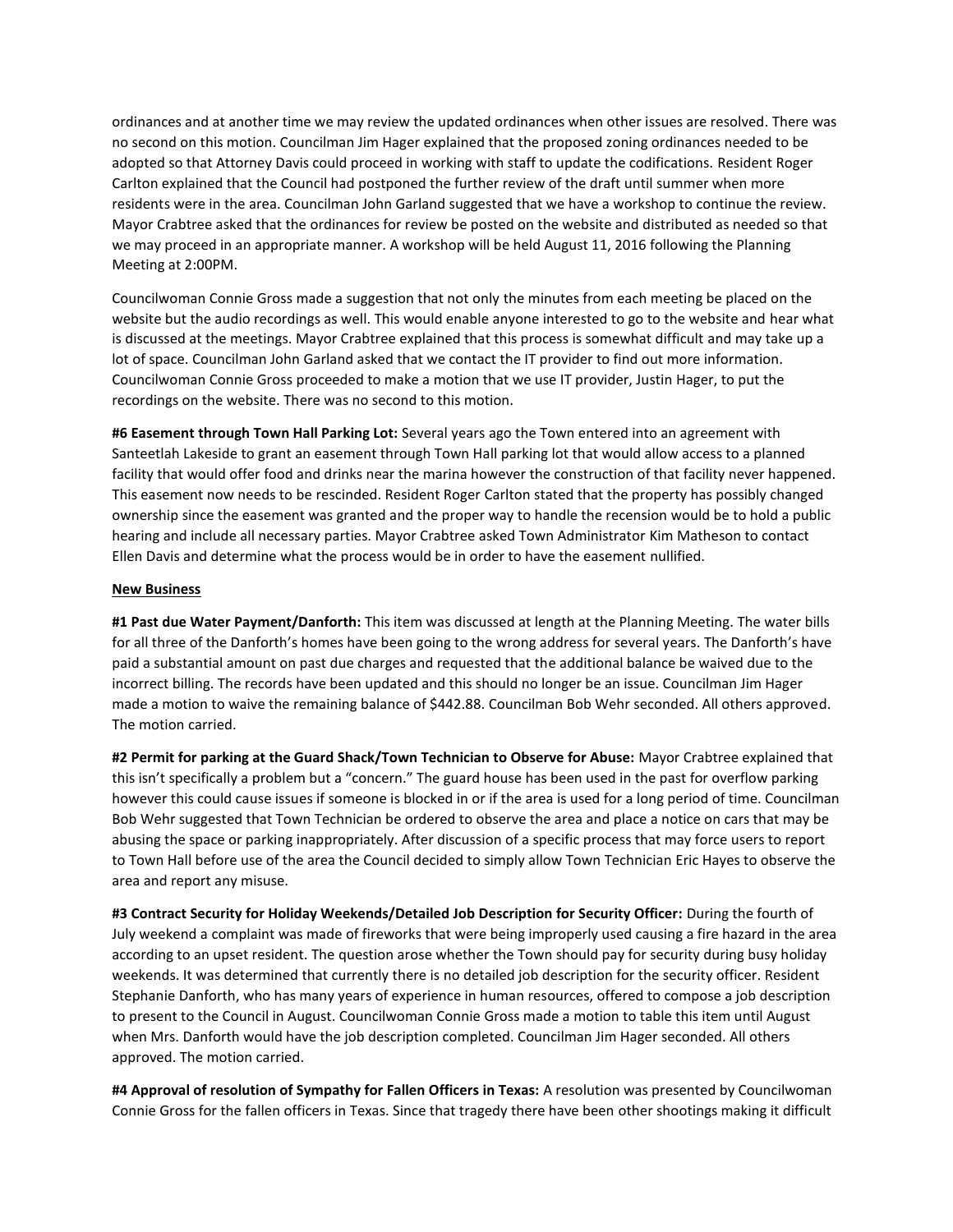to continue such sympathetic measures. Councilman Jim Hager offered the suggestion that after such tragic events we offer a link on the website where funds may be contributed to help the victim's families. Mayor Crabtree agreed that a link would be more meaningful on our behalf. Councilman Jim Hager made a motion to offer a link on the website for contributions when tragic events occur. Councilman Bob Wehr seconded. All others approved. The motion carried.

**#5 No Parking/Aura Griffith:** Aura Griffith presented the Council with an easement that gives her one parking spot in Town Hall parking lot for access to her cabin. Ms. Griffith explained that the parking spot in the corner where she has posted the no parking sign would be the most convenient for access to the home. Griffith stated that she had someone in need of a home that would likely be moving into the cabin soon and with the construction of her new home she would need the upper parking lot area for the construction workers. Councilwoman Connie Gross informed the Council that the sign had been thrown down over the weekend and she had retrieved the sign and replaced it for her. Gross suggested placing "game cameras" near the area to possibly find out who moved the signs. The recycle trailer in Town Hall parking lot takes up some space but it is convenient in that area and there is no room elsewhere to move it. Councilman Bob Wehr suggested that if Aura has any trouble with someone parking in that area and there is no other place for her to park to report to the Town Technician or Town Administrator. Resident Roger Carlton felt that the Town had possibly given this land away in two different easements, one to Aura Griffith many approximately twenty years ago and again in 2009. Resident Jack Gross stated that the easements are two different areas. Ms. Griffith stated that the no parking sign was located on her property. However, the parking spot that Aura has requested is the most convenient for her and least convenient for Town Hall customers so there should not be an issue unless there is a meeting.

**#6 Bid Process for Tree Clean-up & Removal:** Councilman Jim Hager suggested that there needs to be a policy on how the Town will respond when a tree falls into the roadway. At this time, it is a first come first serve basis which often cost the Town more money in the end. If Town Technician Eric Hayes is not available a process needs to be developed of who to contact next. A list has been supplied of contractors that has the sufficient liability coverage to remove downed trees in the case of an emergency. Councilman Jim Hager offered to compose a policy that will provide a clear explanation of who should be contacted. In the past Raymond Williams cut the trees out of the road and cleaned up the debris. The Town recently purchased a new power saw so Town Technician Eric Hayes, if available, can remove the trees from the roadway and two estimates can then be received for the clean-up. The policy will explain a procedure and will be presented in August.

**#7 Lake Santeetlah Road Repair:** Town Administrator Kim Matheson contacted Department of Transportation representative Keith Rogers to inquire about the possibility of the DOT resurfacing the roads throughout Lake Santeetlah with tar and chat/gravel. Resident Jack Gross and Town Technician Eric Hayes went around Town surveying the areas in need of repair. The estimated cost from the DOT is \$16,000 per mile for the tar and gravel which is far less than repaving. The price per mile is for a two lane highway which is wider than the roads in Lake Santeetlah giving the possibility for more than two miles at that cost. A meeting is scheduled for Wednesday July 20, 2016 at 10:00am at Town Hall with DOT to further discuss this idea. A report will be provided following the meeting.

## **Discussion Items**

**#1 Approval of Suggested Rules for local Governments Boards:** The book written by Fleming Bell was distributed to all Council Members several months ago for review. Attorney Ellen Davis suggested that this book be the guideline for order for Lake Santeetlah. Councilwoman Connie Gross made a motion to approve the Rules for Local Government Boards. Councilman Jim Hager suggested that we further discuss whether the Mayor votes only in a tie, or votes on all matters. Resident Roger Carlton recognized that the item was listed as a Discussion item and may not be approved today and also recalled that approximately six months ago a decision was made by the Council as to whether the Mayor would vote in the incident of a tie. This could not be confirmed as no other